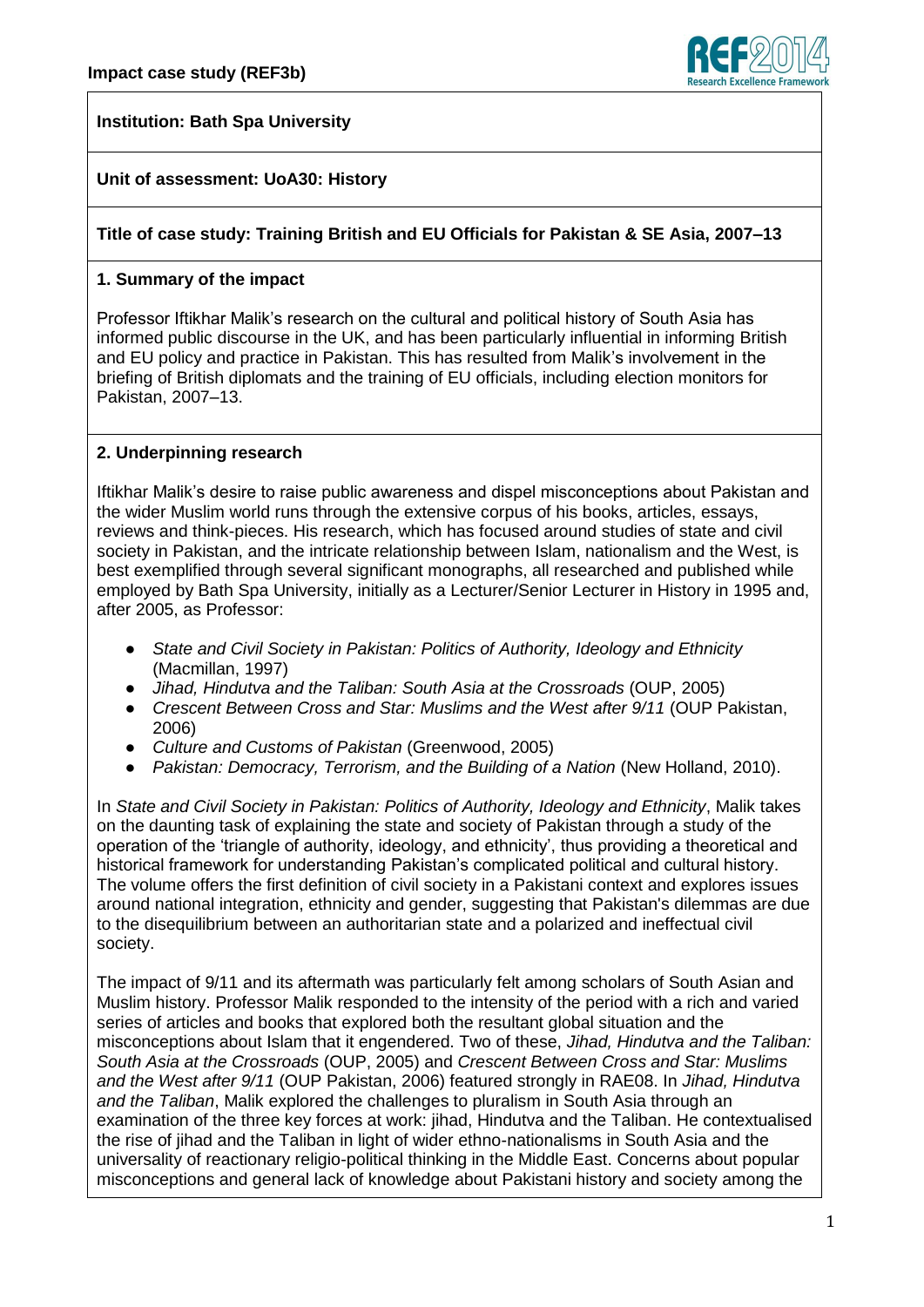

western public resulted in Malik's successful cross-over text, *Culture and Customs of Pakistan* (2005). Taken together, these three books served, among other things, as a catalyst for invitations to brief British diplomats and personnel who were going to work in Pakistan, and to train EU election monitors.

In *Pakistan: Democracy, Terrorism, and the Building of a Nation* (2010), Professor Malik focused once again on the troubled history of Pakistan in the light of its current difficulties. In a purposefully accessible text, he examined the difficulties facing the new country after 1947 as it struggled to cope with contending national visions, the complications of Islamic politics, and tensions due to regional or ethnic identities. As Robert Nichols remarked, the result is 'a valuable guide to a national history of recurring periods marked by struggling democratic institutions and military interventionism, both simultaneously challenged and often informed by internal Islamist advocacy, and always in the context of unsettled foreign affairs.' [\[http://www.h](http://www.h-net.org/reviews/showrev.php?id=32452)[net.org/reviews/showrev.php?id=32452\]](http://www.h-net.org/reviews/showrev.php?id=32452) This commitment to accessible research has presented Prof. Malik with media appearance opportunities that have greatly influenced the public discourse on Pakistan.

## **3. References to the research**

- 1) Malik, I. (1997) *State and Civil Society in Pakistan: Politics of Authority, Ideology and Ethnicity* (Palgrave Macmillan)
- 2) Malik, I. (2005) *Culture and Customs of Pakistan* (Greenwoods) [also now available as an e-book] (Submitted to RAE 2008)
- 3) Malik, I. (2005) *Jihad, Hindutva and the Taliban: South Asia at the Crossroads* (OUP) (Submitted to RAE 2008)
- 4) Malik, I. (2006) *Crescent Between Cross and Star: Muslims and the West after 9/11* (OUP Pakistan) (Submitted to RAE 2008)
- 5) Malik, I. (2010) *Pakistan: Democracy, Terrorism, and the Building of a Nation* (Olive Branch Press).

# **4. Details of the impact**

### **Context**

Professor Malik is in demand from public-interest groups, the media, diplomats, and British and European policy-makers, both as a commentator and as an expert, adviser and trainer. His significance and the reach of his impact is reflected in the diversity of his activities, which extend from media appearances and public and specialist lectures, through to serving as a subject expert on asylum cases for the United Kingdom Border Authority (2012) and training western diplomats, officials and election monitors to work in South Asia and Pakistan. As such, Professor Malik's work has impacted on the UK's public discourse on Pakistan, and has shaped diplomatic-level policy on Pakistan in the UK and across Europe.

### **Impact on the UK's public discourse on Pakistan**

Professor Malik's carefully balanced, historically grounded insights and expertise on political Islam and Pakistan made him an internationally recognized academic expert before 9/11, but demand for his services as an expert commentator and opinion-former grew exponentially thereafter. Post-9/11 he gave 485 radio, media and community interviews/engagements that were precipitated by the attack on the Twin Towers and the subsequent developments in Iraq, Afghanistan and Pakistan (2001–8). Since RAE08, he has made more than 300 media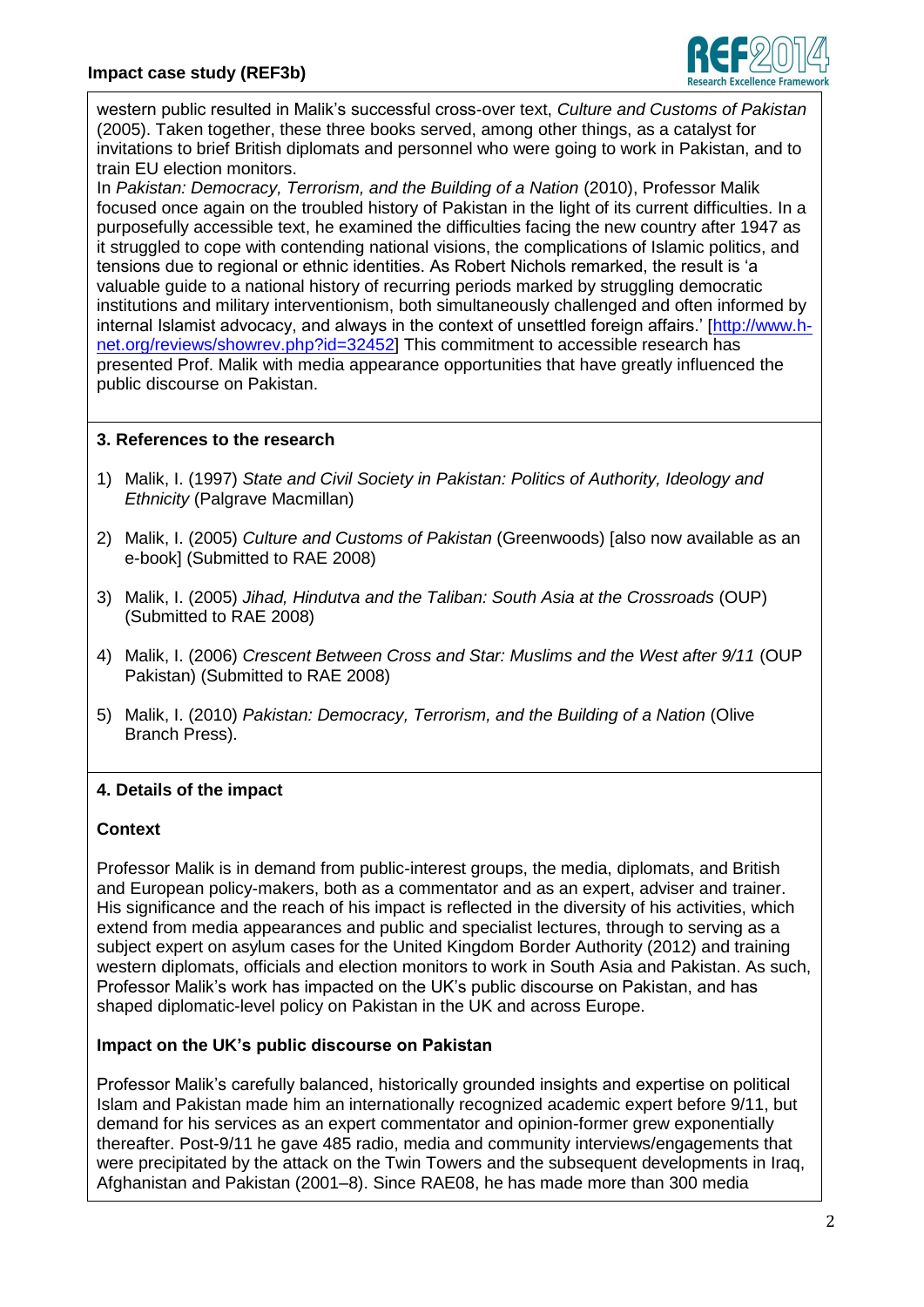

appearances, giving interviews for, among others, BBC local radio (e.g., Wiltshire, Oxfordshire), BBC Radio 4 and the BBC World Service (Urdu and Hindi), BBC World TV, BBC News 24, Aljazeera TV and Radio Pakistan. His ability to work in multiple languages, such as the two interviews in Urdu on the state of Minorities in Pakistan, filmed for [www.alislam.org](http://www.alislam.org/) in 2011 and uploaded to YouTube, extend his reach beyond the Anglophone world. Modern media culture and the global news channels in particular depend upon the contributions of experts such as Professor Malik. Scholars such as Malik provide the 'substance', the knowledge and the informed opinion, which shapes the thinking of programme-makers and interviewers, and makes the programmes themselves possible. Their research also serves to frame the debates and issues, thus influencing societal assumptions and informing wider public discourse.

# **Impact on Pakistan-related policy**

In 2012, Professor Malik was invited by the European Institute for Public Affairs (EIPA) to present two papers in Brussels, on Afghanistan and Pakistan respectively to a select group of 28 EU policy-makers and diplomats and officials. As some of those present had already served in the area and others were preparing to be posted to Southwest Asia, Professor Malik's contributions sparked informed discussion on issues around current policies and their implementation.

He was also subsequently invited by the British Embassy in Berlin to participate in the second annual UK–Germany seminar on Pakistan (3 May 2013). These 'consultations will give senior British and German officials and non-government participants the chance to look ahead to the Pakistani parliamentary elections, and to assess what Pakistan's foreign policy choices mean for the UK, Germany and the region.' (Simon Macdonald, British Ambassador, Berlin)

## **Impact on diplomatic training for posting to Pakistan**

Professor Malik's invitation to provide specialized briefing sessions at the Farnham Centre for International Briefing for British diplomats and officials/trainers prior to postings to Pakistan was a direct result of his media presence and extensive publication record, particularly *Culture and Customs of Pakistan* (2005). Over the course of this census period he has conducted eight such briefings.

His connection with the EU, which has seen him undertake numerous training appointments since 2007, resulted from a contact made when speaking at the Annual Conference of Sociology and Anthropology, York University, Toronto, 30 May-2 June 2006. Recruited by the Scuola Superiore Sant'Anna, at the University of Pisa, a prestigious school of international relations which has been selected by the EU to train EU personnel, including election monitors, Malik gave training sessions on the history, politics, cultures and economy of Pakistan to c.100 election monitors from EU and OECD countries in both 2007 and 2008. In 2009 he was invited back to Pisa, this time to train *c.*60 EU personnel (doctors, nurses, firefighters, first-aid officials, earthquake rescue teams, etc.) to work across the Muslim countries in natural emergencies and disasters.

In 2013, with elections in Pakistan looming, Malik was once again approached by the Scuola Superiore Sant'Anna and asked to organize three training workshops in Brussels (27 March; 8, 30 April). At these workshops Malik trained c.100 EU election monitors (representing all EU nations and various other countries, such as Canada). The feedback from these sessions rated Malik's training highly, at 8.3–8.50/10; moreover, he was praised specifically for his 'huge knowledge' and his personal understanding of Pakistani customs and culture. As one anonymous attendee commented, Malik's sessions provided, 'Broad sweeping coverage like a Tsunami wave of information.'